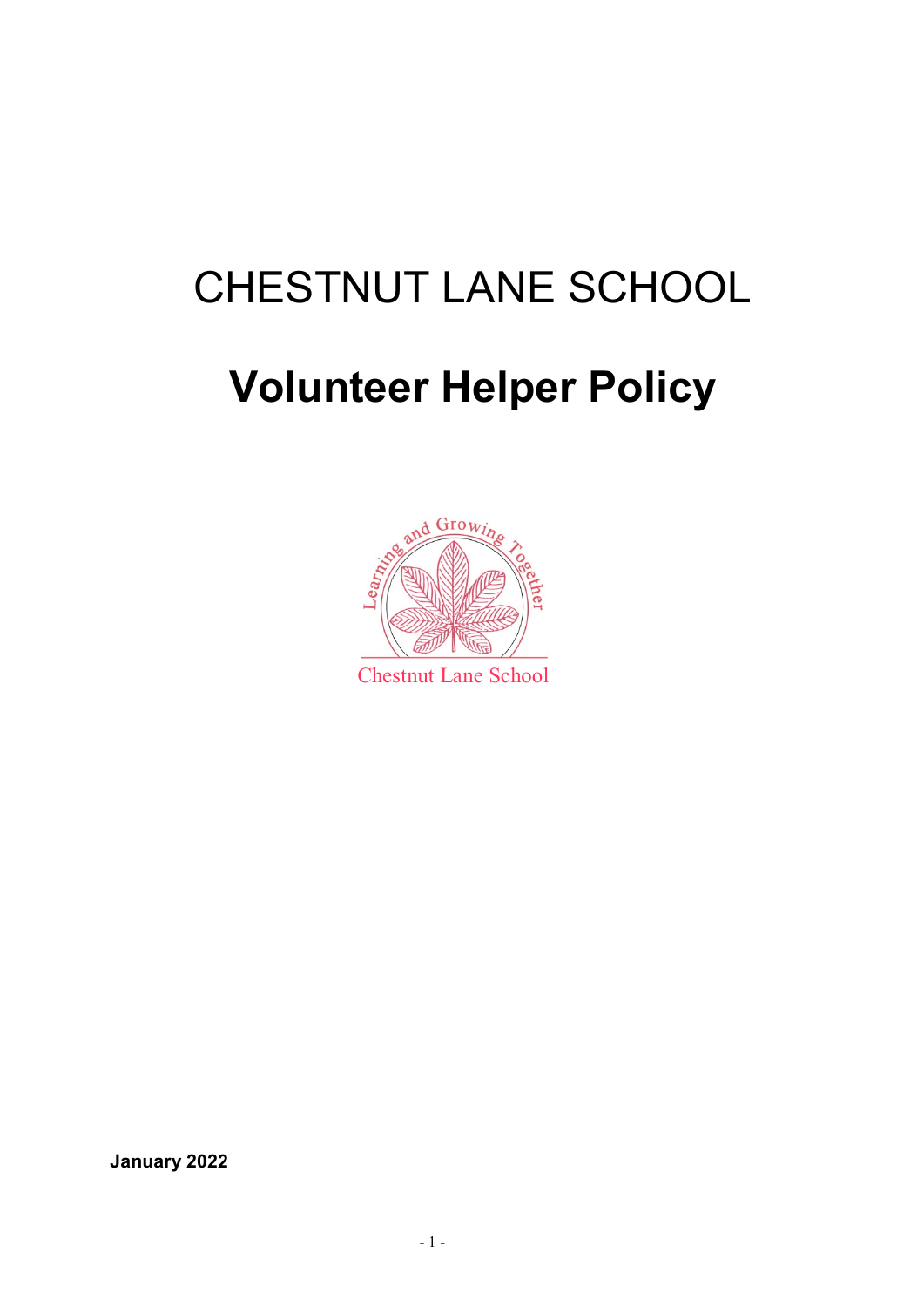# **Introduction**

School staff and the Governing Body recognise the valuable contribution that voluntary helpers make to the life of the school. Volunteers can include parents, guardians, grandparents and other relatives of the children in the school, family friends, members of the local community or other people who have a particular talent, expertise or interest which is linked to a class or school based topic. They may help in classrooms and/or around the school, assisting with administrative tasks and educational visits, as well as running PTA and Governor events.

There is a legal responsibility placed on the Governing Body for the safety and wellbeing of the children. There is an increasing recognition that volunteers represent the school and inappropriate actions could leave the school and the Governing Body legally liable. Legislation covering equal opportunities, discrimination and rights, for example, all require schools to treat pupils, their families and staff in legally defined ways.

In addition, volunteers may have little experience of schools since their own time as a pupil. For some, it may be their first time as an adult helping at a school. Typically everyone wants to get it right, and schools need to be practical in helping volunteers to do so. This policy attempts to set out guidance to enable everyone involved in the education of our children to work together successfully in partnership.

# **Aims**

This policy demonstrates the school's commitment to volunteer helpers in school

- We aim to ensure fairness and consistency in our treatment of volunteers
- It informs volunteers of how they can expect to be treated and where they can turn if they need support
- It helps to ensure that Governors and staff fully understand why volunteers are involved and what role they have in school
- It enables the children to meet and work with a wider variety of people.

## **Why Help in School?**

Volunteers have a wide variety of experiences and skills which we are keen to discover and utilise as these can bring an added dimension to our curriculum. We encourage volunteers to be actively involved in the school. This has many benefits:

- Children receive increased support and focus
- Contributions can be made to children's progress
- It supports our role in the local community
- We can offer a wider range of activities
- PTA finances enable us to improve facilities and resources
- Volunteers gain a better understanding of how the school works
- A wider range of viewpoints contribute to the development of the school as a whole.

## **General**

Requests for volunteers are made at the start of each year but we welcome offers of help at any time. Initial contact should be made to the class teacher. The teacher will then direct volunteers to the school office as necessary.

Volunteers are directed by the teacher according to the needs of the class and the teacher might ask the volunteer to help with an individual, with a group of children, or with a different activity away from the classroom.

Occasionally the teacher has to change their timetable and the volunteer might be asked to work with a different class or group of children, or carry out an alternative task altogether.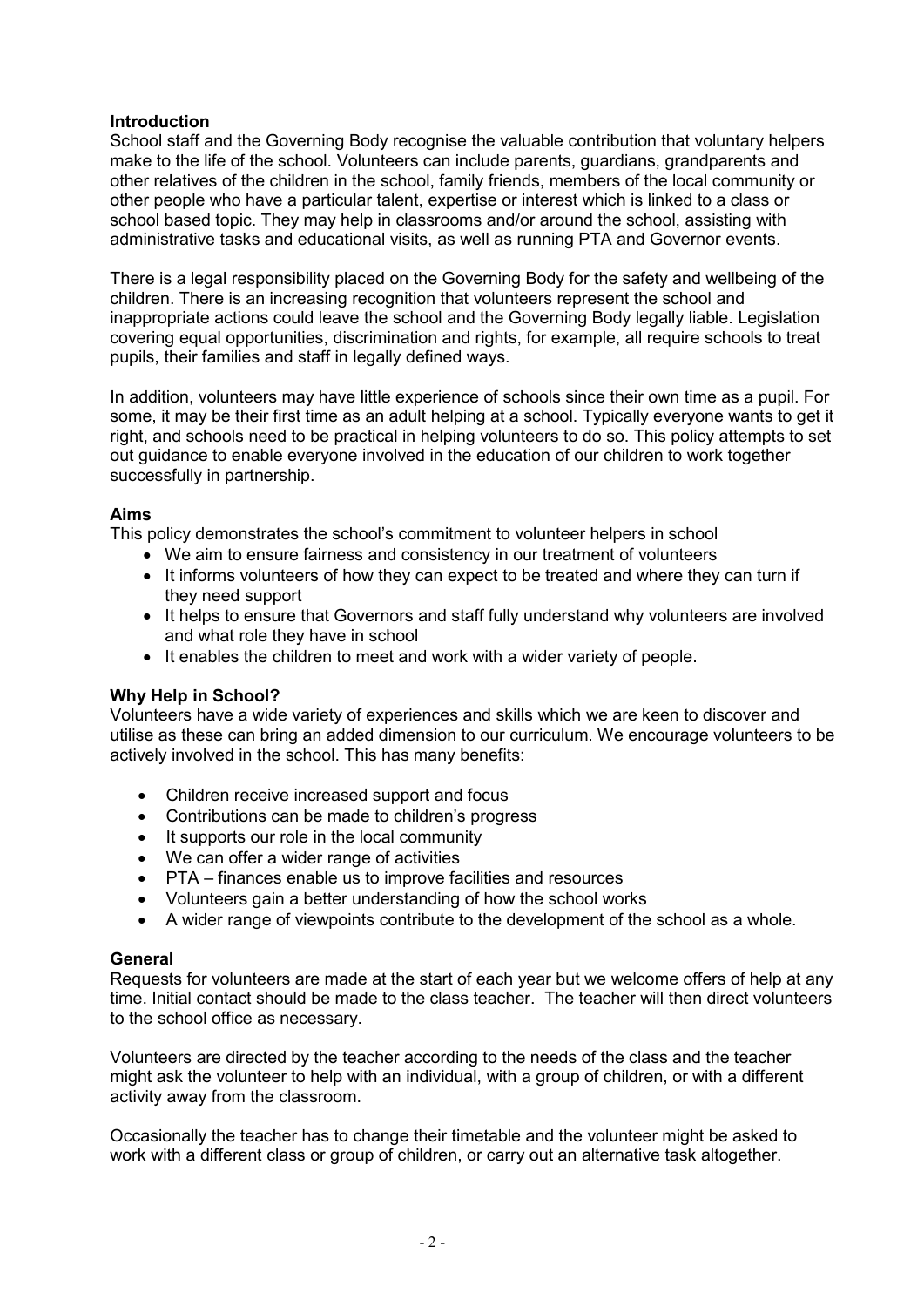On some occasions the school may wish to no longer use the services of a volunteer helper. This should be communicated sensitively to the volunteer helper. If there is a dispute in this area, then the Headteacher's decision will be final.

#### **DBS Disclosure**

Following Buckinghamshire County guidelines and as a new volunteer helper to Chestnut Lane School, you will be asked to complete an eform DBS if you are directly supporting any children during your time in school.

We request volunteers help at least once every half term as the school will not renew DBS certificates broken by the 3 month rule (where the DBS becomes invalid if a person has more than a 3 month gap between volunteering visits at our school). This is due to the cost and extra work created for office staff.

It is up to the volunteer to monitor their own attendance, so please make a note of when you should come into school by (3 month rule). The school **will not** send out reminders.

#### **Dress Code**

Adults should be generally smart, clean and tidy in their dress to set a good example to the children. Volunteers should dress appropriately for the activity or lesson they are helping with, particularly if this involves volunteering outside. Footwear should also be appropriate for the school environment.

#### **Security**

All visitors and volunteers must sign in and out at the school office on every visit. New, or occasional visitors will be issued a visitor's lanyard. This might seem unnecessary in a school where we try to create a family atmosphere, but it is important if we are to help the children identify and make decisions about strangers.

#### **Time Keeping**

Please arrive promptly, be regular in attendance, and let us know if you need to cancel.

#### **Parking**

We **do not** have sufficient space in the school car park, so would ask you to walk if possible, or park on the road.

#### **Health and Safety**

This is the responsibility of everyone. The school has an agreed Health and Safety Policy which is updated regularly. Volunteers should not normally administer First Aid to children. In exceptional circumstances, any first aid is better than none, provided **you are qualified**. If you personally should suffer an accident or injury whilst carrying out voluntary duties please inform a teacher or the office at the earliest opportunity.

#### *Medical Conditions*

Please let us know if you have a medical condition which may affect you when on site.

#### *Fire and Lockdown Procedures*

A copy of the procedure to adopt if the alarm sounds is posted in each classroom and at various other places around the school. Please ensure you know what to do if the alarm rings.

#### **Toilets**

As an adult you should use the adult toilets situated in the corridor of the main block.

#### **Child Protection**

Child protection is everyone's responsibility and there are specific guidelines which we must follow in all cases where we suspect children may be 'at risk'. Any concerns should be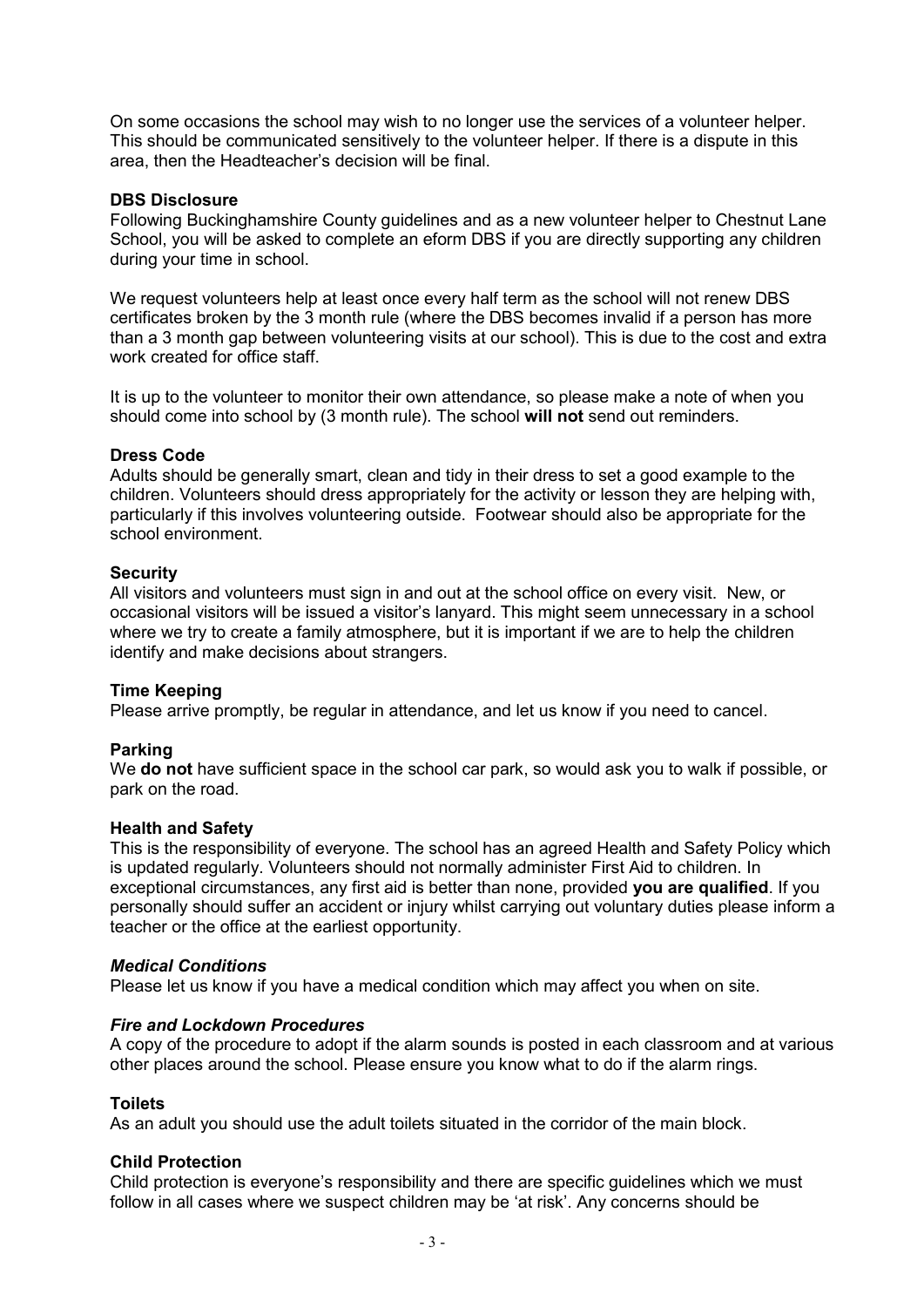discussed with Mrs Rehal, the Designated Safeguarding Lead or Mrs Harper, the Deputy Designated Safeguarding Lead. Never agree with a child to keep a secret – there are occasions when the school is legally required to make disclosures. Please refer to the Child Protection Advise for Volunteers leaflet.

#### **Mobile Phones**

If you need to make, or take, a phone call whilst volunteering, please let the teacher know and go to the main building, away from the children. Whilst volunteering, you are not permitted to take any photographs of children, children's work, staff etc. on mobile phones, and/or cameras.

#### **Breaktime**

We ask volunteer helpers to take their breaks in the library. Tea/coffee is available from the staffroom.

#### **Terms of Address**

The normal protocol is to refer to staff by their title and surname – both in person and when making a reference to them.

As a general rule, if a member of staff refers to you by your first name (and you are over 18) it would be appropriate to call that member of staff by their first name in return

#### **Equality and Diversity**

We are firmly committed to equality and diversity in all areas of our work. We value all cultures and traditions. We are committed to developing a school in which differing ideas, abilities, backgrounds and needs are fostered and valued, and where those with diverse backgrounds and experiences are able to participate and share.

It would be inappropriate to make comments which suggest that boys are in any way better than girls or visa versa, even as a joke. Similarly it would be inappropriate to suggest that some activities or resources are more appropriate to one sex, eg "he's a boy and boys don't read books", or "boys will be boys".

Children are very observant and can comment on what they see. Issues of colour, race, accent or faith need to be handled carefully to ensure children and their families feel that they are part of the school community. Negatively highlighting differences (or allowing children to) could lead to a sense of isolation.

#### **Inclusion**

It is illegal for schools to treat children with disabilities less favourably. Schools are required to modify and develop their activities to enable all children to participate and be included.

#### **Confidentiality**

Work in school often opens up information which is of a confidential nature and, as professionals all people working in schools are expected to respect this confidentiality. Should a volunteer helper become aware of a confidential matter whilst working in school, then we would expect this confidentiality to be observed. Please ensure that matters relating to the welfare of pupils are not discussed where you might be overheard by other parents or pupils.

**Should any parent ask questions about ability or progress of any child then they should be directed to the class teacher.** This prevents misunderstandings. There may be times when staff cannot give volunteers full background information regarding children.

#### **Feedback to Staff**

Staff are always keen to know how things are going. Please keep us informed. It is useful to know if there are any problems – we can try and put them right. It is a great boost to know when things have gone well. The best time to provide feedback is at the end of a lesson when the teacher has finished dealing with the class.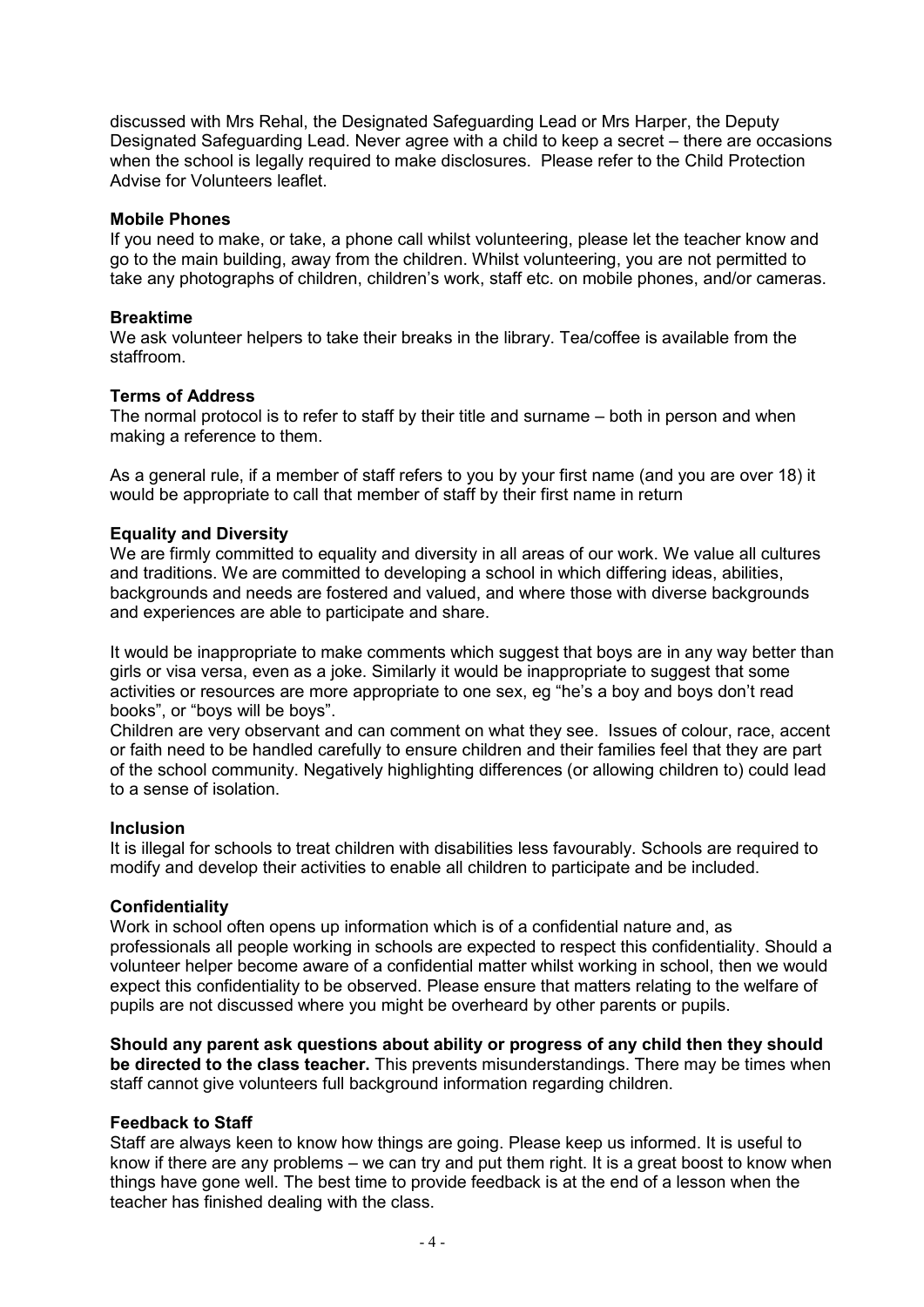## **Behaviour**

The behaviour of a child is the strength of the school and is based strongly on mutual respect. **If children misbehave when working with you or near you, please intervene, even if they are from another class.** It's important that children feel that all adults around the school are concerned about good behaviour. If children talk loudly, please remind them that they're disturbing others. It's usually enough simply to remind a child exactly just what it is that they should be doing. For example "please walk", "please put the pencil back in the pencil pot", "please think about others' feelings". If misbehaviour continues, if you are unsure, or the child does not respond positively tell the class teacher or teaching assistant right away. The best approach, though, is to be positive: CATCH THEM DOING SOMETHING GOOD – and tell them!

## **Supporting Learning**

The reason volunteers are in the school is to support learning. If volunteers are in the classroom it is important to understand the main objective of the lesson for the child or group being worked with. Knowing the intended outcome of an activity will affect the way the child is supported. The teacher will always try to make it clear. If for some reason it is not, don't be afraid to ask.

#### **If a child is struggling**

It is when children are grappling with tasks that their learning takes place. Try not to step in too quickly if a child appears to be experiencing problems. For instance, children often appear to be struggling over words when reading, there is a good chance that they are using all the techniques they have been taught to decode the words and meaning in the text. If you jump straight in, it deprives the child of the chance to use their skills to work out the problem word. Instead, wait a while to see if they self-correct and if not, ask a question to guide them to the word. Similarly with practical work, discuss the task with the child, rather than take over, even if it seems difficult. Quite often, support, gentle questions and praise are enough to ensure success….and a happy child.

#### **Physical Contact**

There should be no physical contact between volunteers and pupils. If you become aware that a child requires assistance please direct them to a member of staff.

#### **Tidying up**

We expect the children to be responsible for their own tidying up. It is appropriate to supervise and help out if a child is struggling, but don't do too much. We want our children to be independent.

Next review January 2024